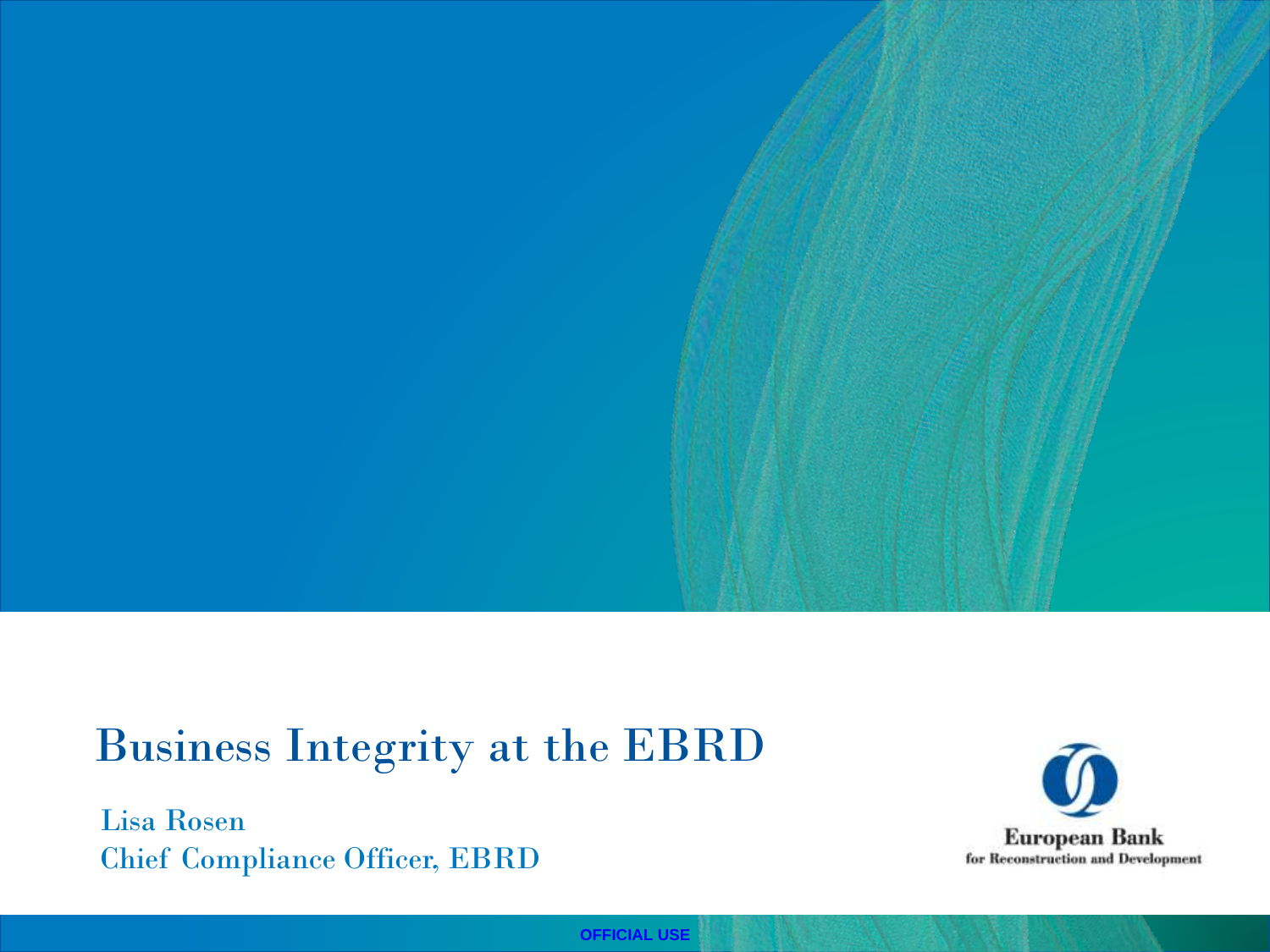## Introduction



- The EBRD's Office of the Chief Compliance Officer ("OCCO") protects the integrity and reputation of the Bank and promotes ethical standards of behaviour.
- Corruption is a major risk in our countries of operations both financially and reputationally. It is also a barrier to development and achievement of SDG 16.
- OCCO promotes business integrity through:
	- o Integrity due diligence
	- o Investigations
	- o Policy work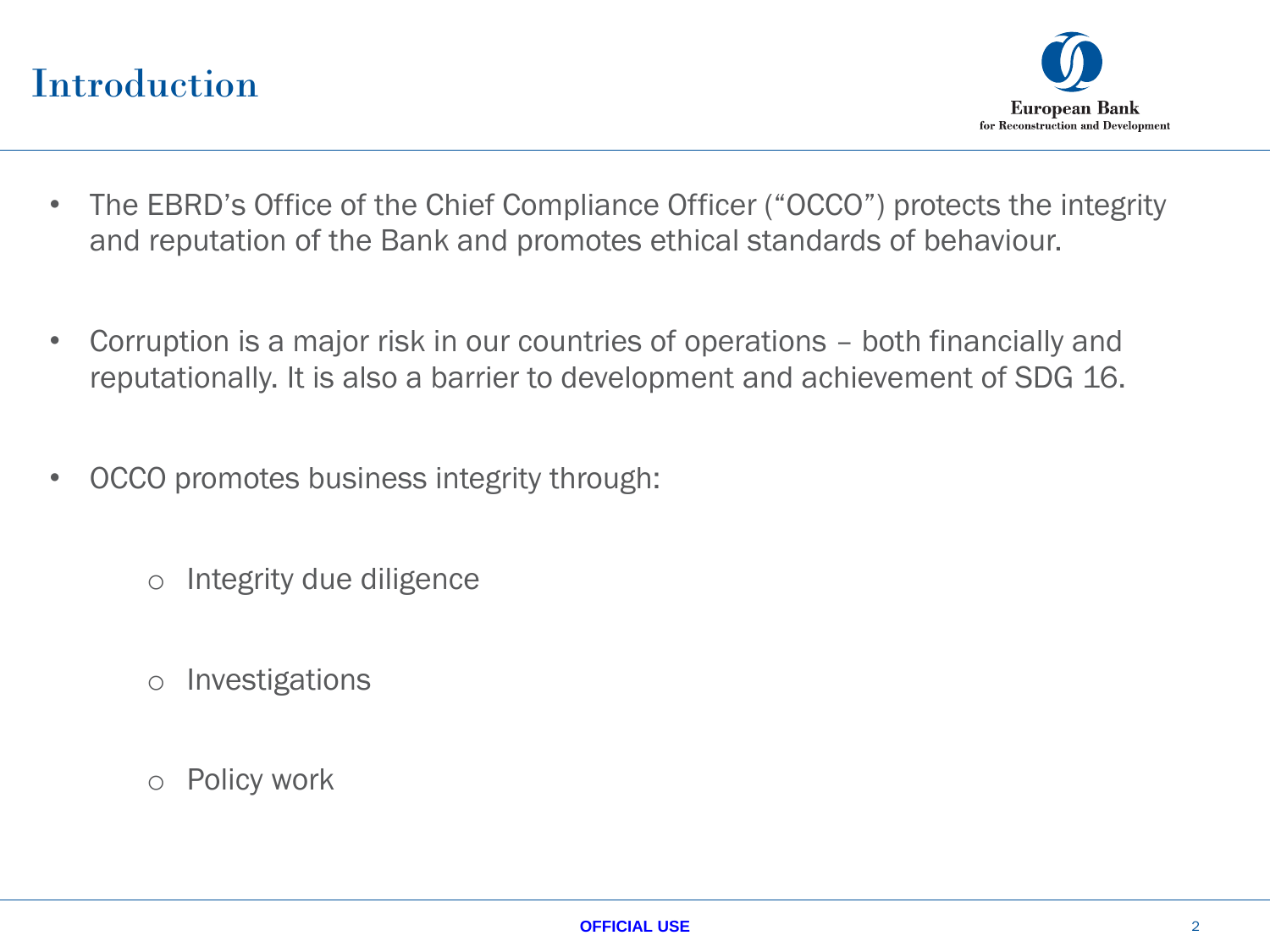## Ex-Ante Due Diligence



- The EBRD rigorously reviews the integrity and reputation of all its projects.
- Projects that are characterised as "high risk" receive additional scrutiny. In 2016, OCCO reviewed 435 projects.
- Where appropriate, OCCO may support a transaction that would otherwise be unacceptable, if the company agrees to implement business integrity reforms – such as through a Compliance Action Plan.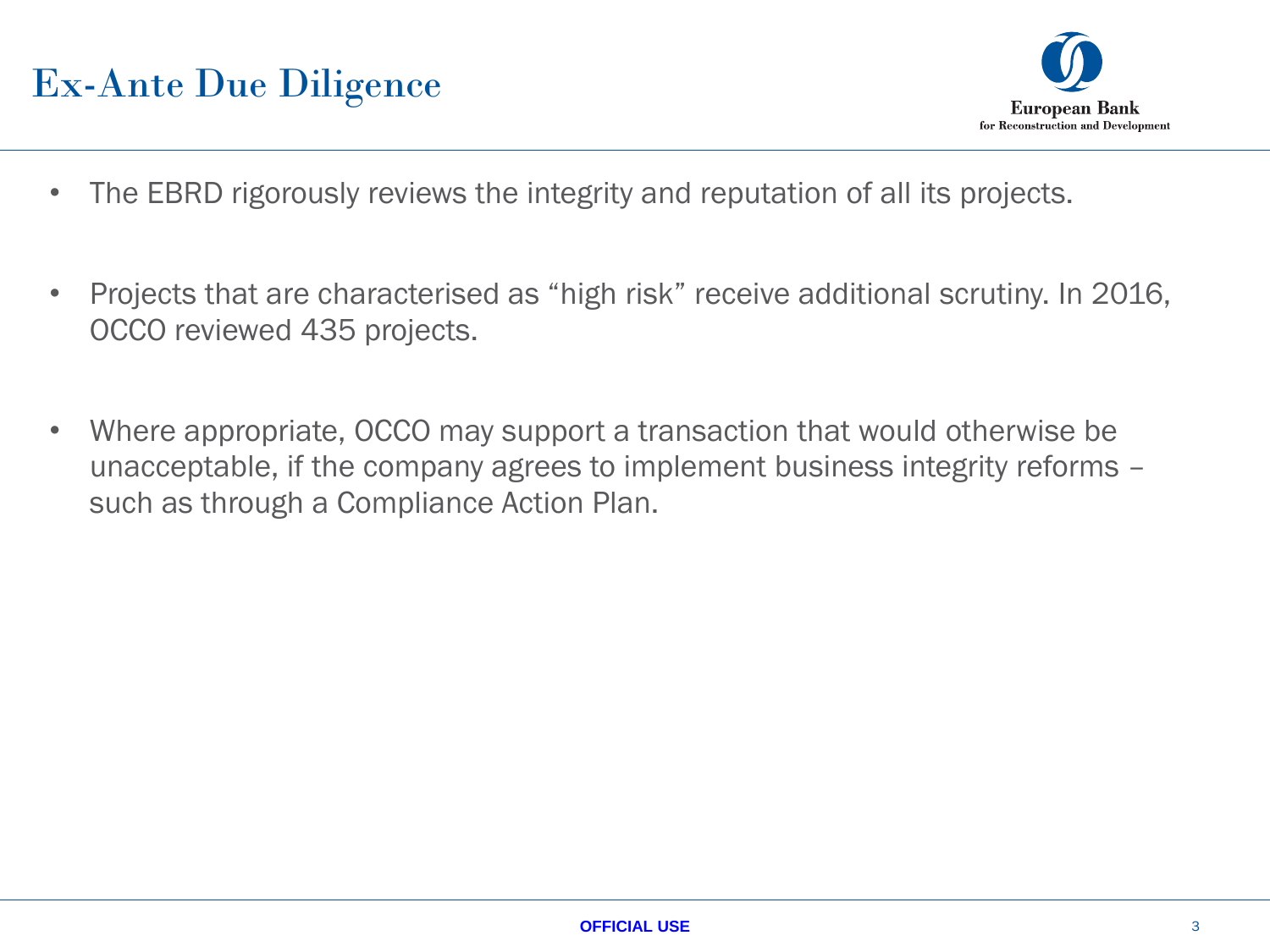## Compliance Action Plan – Azerbaijan



- OCCO was approached in 2016 about a proposed engagement with a newly established company in Azerbaijan with serious integrity risks.
- Company agreed, as a pre-condition, to engage a consultant to review its compliance program and prepare a report with recommendations for improvement.
- Recommendations included (i) establishment of a compliance officer function, (ii) communication of a zero-tolerance policy for corruption, (iii) improved staff training, and (iv) completion of an internal compliance risk assessment.
- The EBRD agreed to provide financing to the company, on the condition that all recommendations must be implemented before any EBRD funds are disbursed.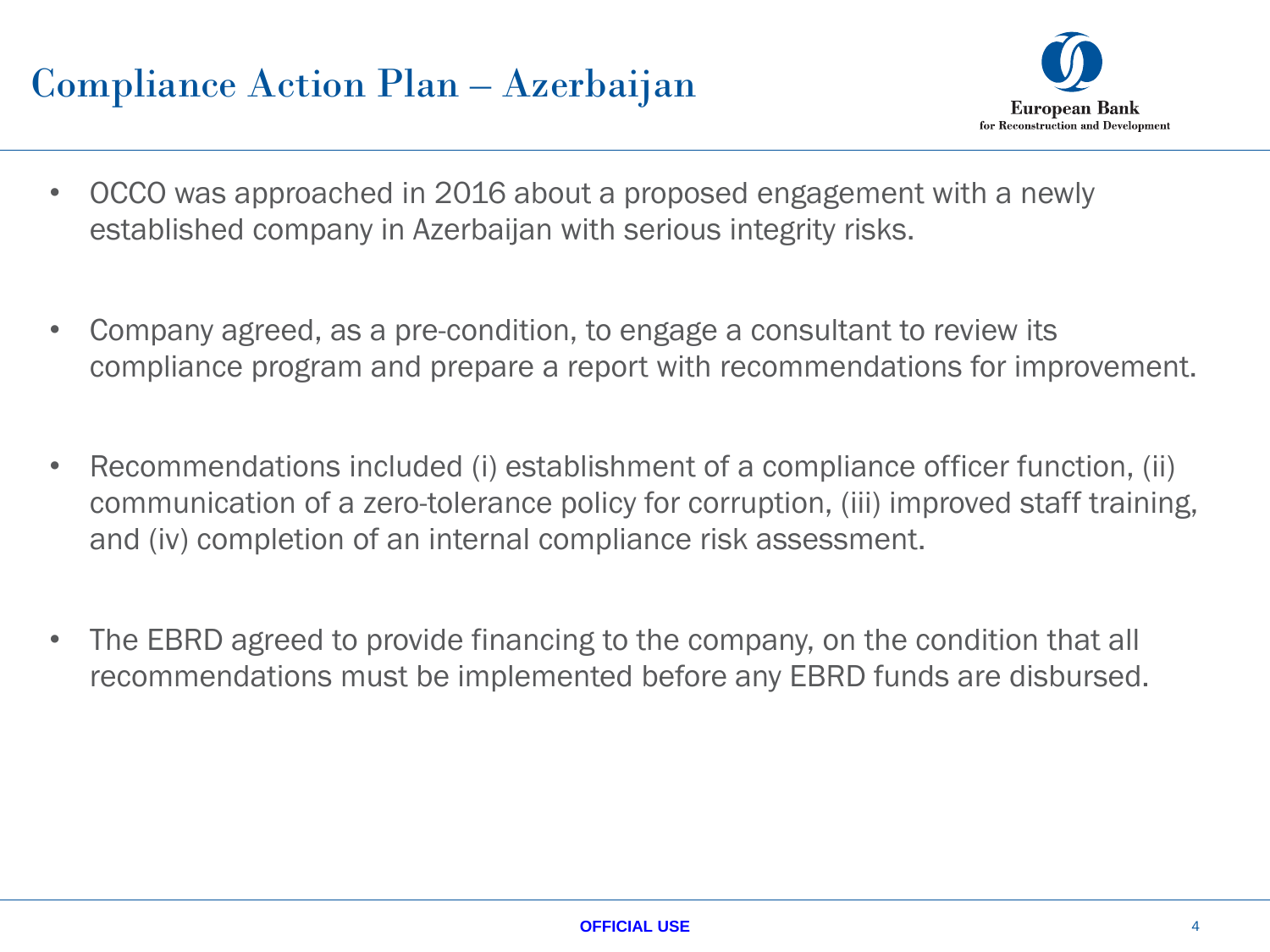

- OCCO's investigations team reviews allegations of Prohibited Practices committed by third-parties in connection with Bank projects.
- If a Prohibited Practice has occurred, this can result in debarment of the relevant entities, and then cross-debarment by other International Financial Institutions.
- The Bank increasingly uses Conditional Non-Debarment where a client demonstrates a credible willingness to reform. The company agrees to work with a compliance monitor to complete a compliance assessment and action plan, with no debarment so long as the company makes adequate progress.
- Conditional Non-Debarment helps to educate companies about compliance risks, prevents future misconduct, and can create lasting change in the business integrity environment.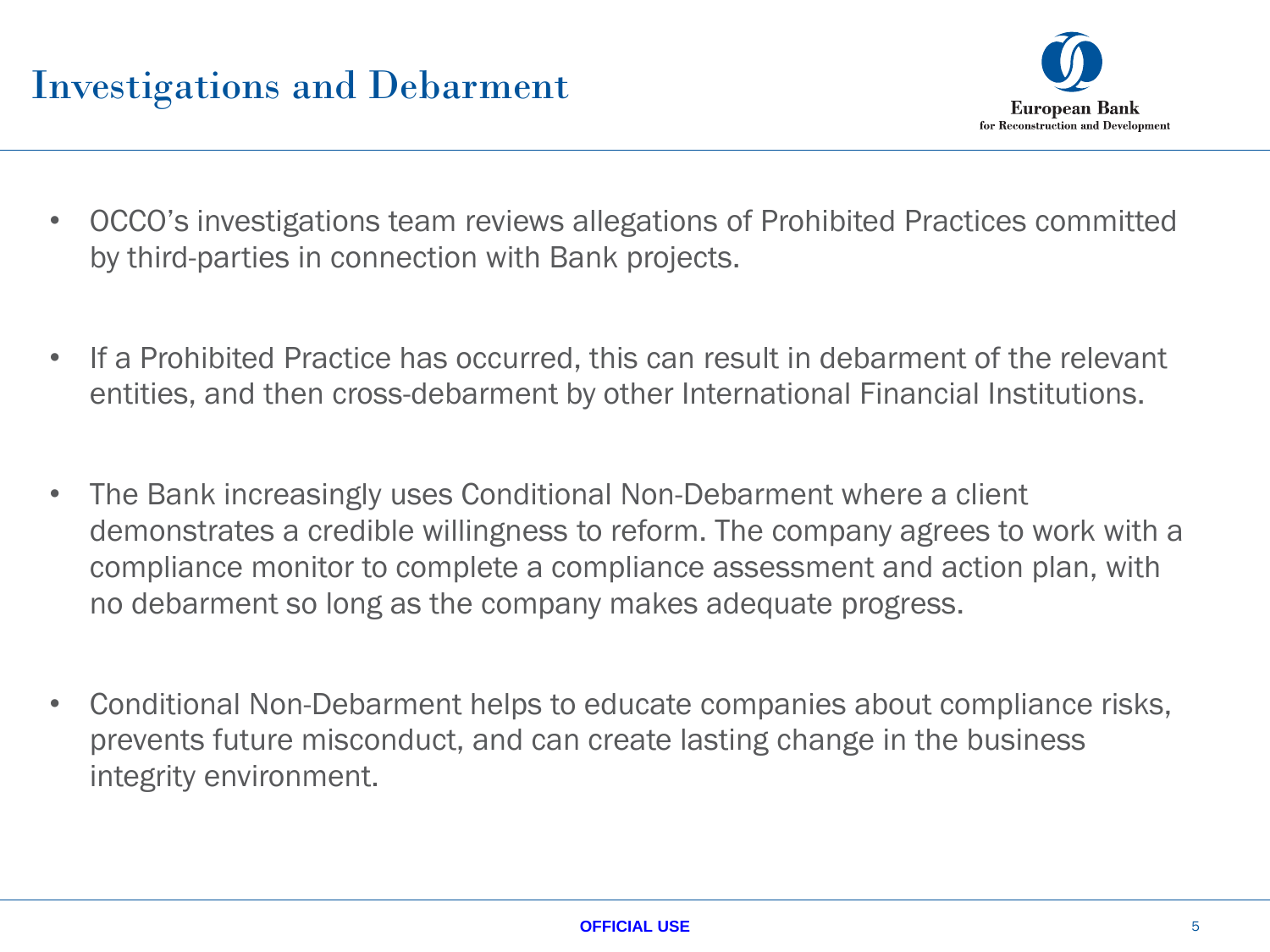

- In 2016, the EBRD agreed to the 3 year, conditional non-debarment of a mediumsized, regional grain trading company in Ukraine.
- The company was understood to have made a USD 380,000 facilitation payment to have its land registered.
- The conditional non-debarment requires the company to (i) appoint a compliance officer, (ii) include anti-corruption commitments in employment contracts, and (iii) implement mandatory annual disclosure by employees of any conflicts of interest.
- If the company fails to make adequate progress, the EBRD can pursue debarment.